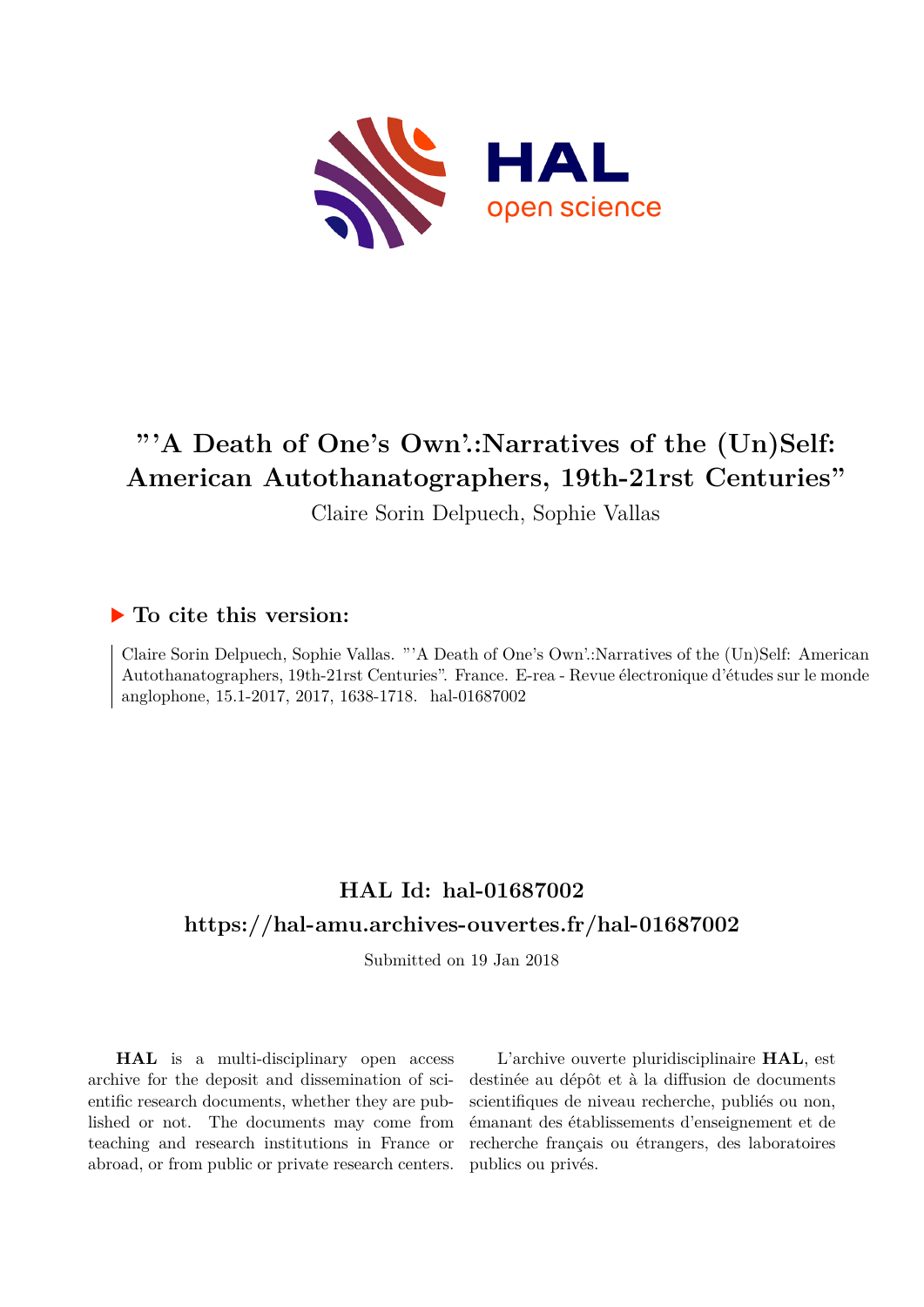

**E-rea** Revue électronique d'études sur le monde anglophone

**15.1 | 2017** 1. La séduction du discours / 2. A Death of One's Own

# Introduction

Claire SORIN and Sophie VALLAS



### Electronic version

URL:<http://journals.openedition.org/erea/6089> ISBN: ISSN 1638-1718 ISSN: 1638-1718

Publisher Laboratoire d'Études et de Recherche sur le Monde Anglophone

Brought to you by Aix-Marseille Université (AMU)



#### Electronic reference

Claire SORIN and Sophie VALLAS, « Introduction », *E-rea* [Online], 15.1 | 2017, Online since 15 December 2017, connection on 18 January 2018. URL : http://journals.openedition.org/erea/6089

This text was automatically generated on 18 January 2018.



*E-rea* est mis à disposition selon les termes de la [licence Creative Commons Attribution - Pas](http://creativecommons.org/licenses/by-nc-nd/4.0/) [d'Utilisation Commerciale - Pas de Modi](http://creativecommons.org/licenses/by-nc-nd/4.0/)fication 4.0 International.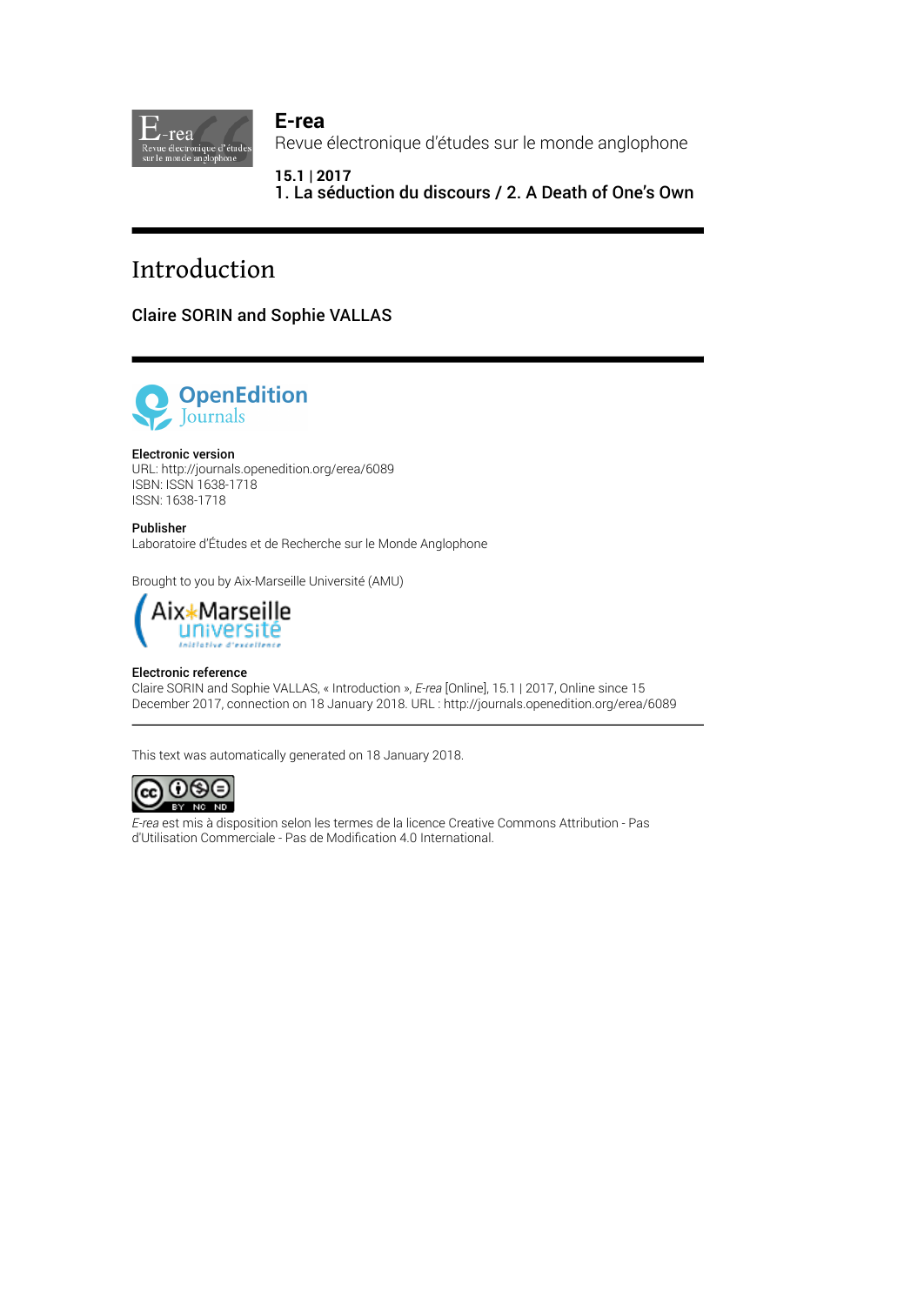# Introduction

Claire SORIN and Sophie VALLAS

<span id="page-2-1"></span><span id="page-2-0"></span>Toi, fidèle plume d'or que je veux qu'on enterre avec moi, dresse ici un fugace mémorial peu drôle. Oui, un souvenir d'enfance que je veux raconter à cet homme qui me regarde dans cette glace que je regarde. Albert Cohen<sup>[1](#page-6-0)</sup>

- Since the 1980s-1990s, the terms "autopathography" and "autothanatography" have increasingly been used by the theorists of autobiography. Defined by Thomas Couser as "life writing that focuses on the single experience of critical illness,"<sup>[2](#page-6-1)</sup> autopathography often— but not always—envisions death. The aporic term autothanatography, the writing of one's own death, has provided a useful framework for the theorists interested in the relationships between writing, the self and death. Much of the theoretical background of autothanatography can be attributed to French thinkers (Jacques Derrida who spoke about his "testamentary writing", Louis Marin or again Maurice Blanchot, the very embodiment of the modern myth of the writer, according to Philippe Lacoue-Labarthe who described both Blanchot's existence and writing as "posthumous"…). Recent works on autothanatography have also drawn inspiration from other European or American writers such as Paul de Man, Jeremy Tambling, Laura Marcus, Linda Anderson, Susan Sontag, Judith Butler or Felicity Nussbaum. Still, a brief overview of recent autothanatographical studies seems to indicate that American writings have not been as thoroughly or systematically explored as European ones.
- 2 The purpose of this collection of essays is to address this void by questioning the evolution, the practices and the perspectives of American autothanatographers between the 19<sup>th</sup> and the 21<sup>st</sup> centuries. While not systematically disconnecting death from disease, the following articles consider how one's own death *shapes* the author's writing project, turning it into a deathward project actually emerging "from beyond the grave." The focus, therefore, is not necessarily placed on the process of dying (as it is in autopathographies), but on death itself as at once the starting point and the result of the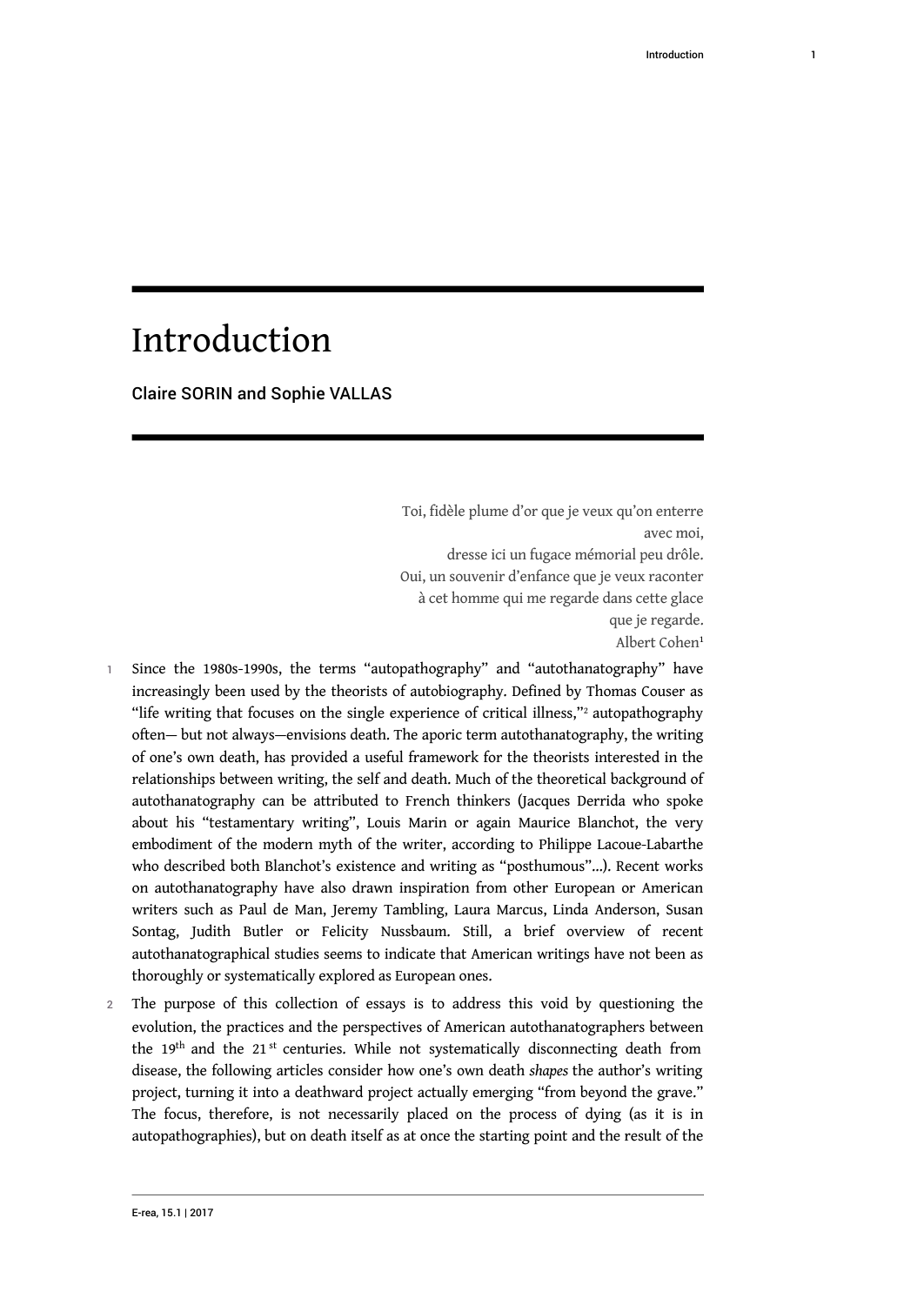<span id="page-3-0"></span>writing process. In a 1978 article entitled "The Shape of Death in American Autobiography," Thomas Couser pointed out that "the form and content of the narratives are often significantly shaped by the writer's preoccupation with death. A surprising number of our major autobiographers anticipate or offer a substitute for their own deaths; some even point beyond it, offering intimations of their own immortality."<sup>[3](#page-6-2)</sup> While such preoccupation with death is likely to be a common feature among autobiographers in general, this volume seeks to delineate and explore the cultural, religious, racial and gender parameters that could contribute to the specificities of American autothanatography.

- 3 Perhaps most obvious among those parameters is that of race. Because the American nation initially developed through the removal of Native American tribes and the exploitation of people of African descent, the autobiographical works produced by subdued, racially abject subjects are shaped by a fascination with death and the inevitability of death. Thus, Fabrice Le Corguillé argues that 19<sup>th</sup>-century Native American autobiographies are shaped by a sense of "inevitable, total and pending death," reflecting but also challenging the genocide of Native American bodies and cultures. Indeed, while Le Corguillé's study of Andrew Blackbird's and Francis la Flesche's narratives explores and confirms the impact of impending death on Native American autobiographical projects, it also points to these texts as shrines, sacred places of memory liable to overcome oblivion and death. Thus, the autothanatographical act emerges as the founding gesture of a re-membering process that proclaims its faith in the existence of a world beyond, be it a memorial or spiritual one. Likewise, Karima Zaaraoui's analysis of the first autobiographical novel published by an African American woman highlights the shaping influence of death on life writing. The article considers the "autothanatographical occasions" as starting points of the writing process in *Our Nig*. While Harriet Wilson's 19<sup>th</sup>-century narrative echoes back to slave narratives, it also challenges its conventions and focuses on the predicament of being a poor indentured mulatto woman in a free state. The novel, argues Zaaraoui, is not so much about the life of Wilson—embodied in the character of Frado— as about "her own death and others.'" As a martyr of racial and gender prejudices caught in the web of protracted disease and poverty, the main protagonist witnesses the work of death around and within her, eventually contemplating suicide. Still, the autobio/thanatographical project is primarily construed as a survival strategy in its most literal meaning, as Harriet Wilson hoped that her book would save her and her son from destitution. Although *Our Nig* was not a commercial success, its late 20th-century rediscovery has resurrected Harriet Wilson's text, securing it a place in the literary landscape of African American autobiographical writings.
- 4 The processes of memory and resurrection initiated by Native and African American autothanatographical narratives are an apt illustration of what "American life writing is *doing*," i.e "[o]ften, and ideally, advocating for minority rights and human rights generally." (Couser, foreword) Thomas Couser also points to these narratives as a form of "counter discourse [that] helped to destigmatize the illnesses that provoked them." (foreword) To some extent, all the essays in this issue confirm and qualify this statement. It is indeed possible to suggest that all the American autobio/thanatographical works examined by the contributors constitute counter discourses that highlight and stigmatize the mortiferous power of America, be it in the shape of genocide, racism, sexism, xenophobia, prejudice or blind materialism.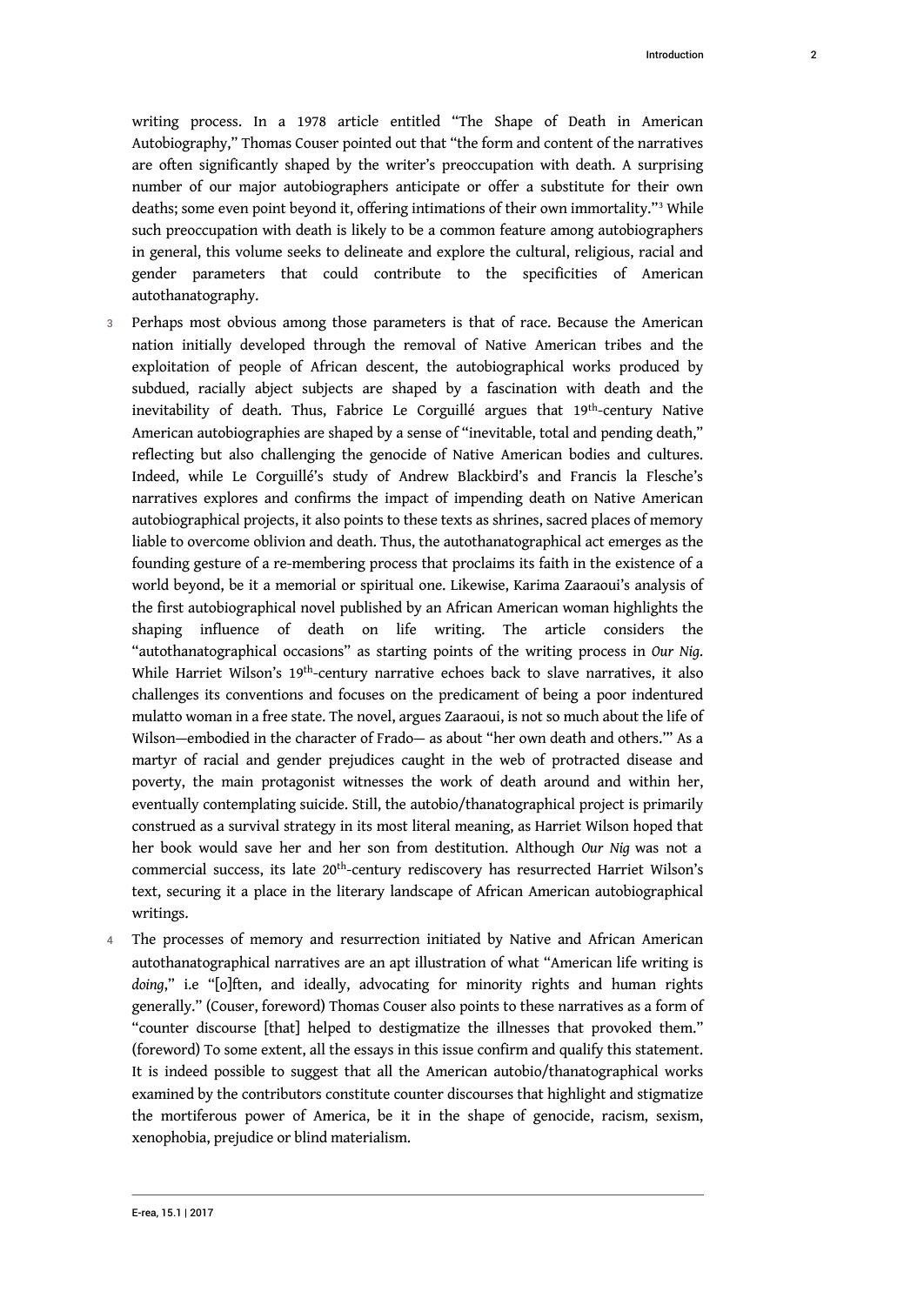- 5 Thus, Sylvia Plath's autothanatographical poems, which Nicolas Boileau aptly perceives as texts written by an author who literally constructs her "*auto*thanatos," also reflect the stifling, conformist atmosphere of the 1950s US social norms that Plath was caught in: melancholia, Boileau suggests, "could be seen as the logical symptom of the 50s and 60s, when normativity and consensual thinking were of paramount importance to safeguard the danger within." Plath's dissonant voice also comes from the fact that she does not simply use death as a central question in anyone's existence, as a subject in which her own melancholia and suicide tendencies feel especially at ease, but as "a violent, linguistic act that effaces the subject." If Sylvia Plath indeed was haunted by death, she wanted to die "*in her own terms*," Boileau brilliantly argues, and autothanatography, in her case, is not simply "the writing of one's own death but the writing of the death one causes to oneself," on the page, because she has discovered "how much language carries death."
- 6 When Yves Carlet takes us back to one of the founding texts in American self-writing, Thoreau's *Walden*, he focuses on the ambiguities of a text which has traditionally been read as a celebration of life and of the regenerating powers of nature, a hymn to life intended to awaken the writer's drowsy contemporaries as well as to oppose "the morbid bent of European romanticism for melancholia and gloom" And yet *Walden*, he argues, is also fraught with sudden allusions to threatening forms of lethargy or torpidity, to rampant disease and decay, to heart-rending and melancholy moments. The fact that Thoreau systematically debunks these passages with humor actually prevents the reader from really noticing them, and yet the dense network of phobic images of suffocation or entrapment that Carlet uncovers reveals a writer who keeps drawing sudden vignettes of himself as running out of breath or dreading to be buried alive—images that can easily be seen as conveying Thoreau's concern about the booming development of his country which he saw as mortiferous. Indeed, several chapters of *Walden* describe both human and American nature as threatened by technology, industrialization and materialism. Thus, Carlet's original reading allows us to consider Walden Pond as the belly of the whale in which the subject experiences rebirth, yes, but only after having tasted utter solitude, the depths of darkness and the whisper of his own, very much American, death.
- <sup>7</sup>Ever since *The Invention of Solitude*, his very first text in prose, Paul Auster has developed his work (whether fictional or not) along what can be seen as an autobiographical project: the figure of the writer sitting alone in a room and watching his life taking shape on the page is recurrent throughout his work. Giorgos Giannakopoulos demonstrates that in *Ghosts*, his metafictional second novel, Auster stages and dramatizes the situation by using the genre of the detective novel and subverting its basic rules. In the course of the plot, indeed, the two characters are quickly interchangeable, becoming specters of each other to the point that they soon only exist in the texts of each other—quite a metafictional metaphor for the individual's isolation and alienation in modern America which urges a man to hire another man in order to feel himself alive, and then dead, in his gaze and in his weekly reports. When, in a dazzling game of endless reflections, the writing of the other and the writing of the self become one and the same, autobiography climaxes in autothanatography, and Giorgos Giannakopoulos' reading of the whole novel in the light of Jacques Derrida's "postal principle" offers a reflection on the complex, potentially morbid circuit of the text in self-writing.
- <sup>8</sup>Finally, in her analysis of Bosnian-born American author Aleksander Hemon's *The Lazarus Project*, Angeliki Tseti casts a light on the way a thanatographical project (the reconstruction of the life and sudden death of Lazarus Averbuch, a 19-year-old Jewish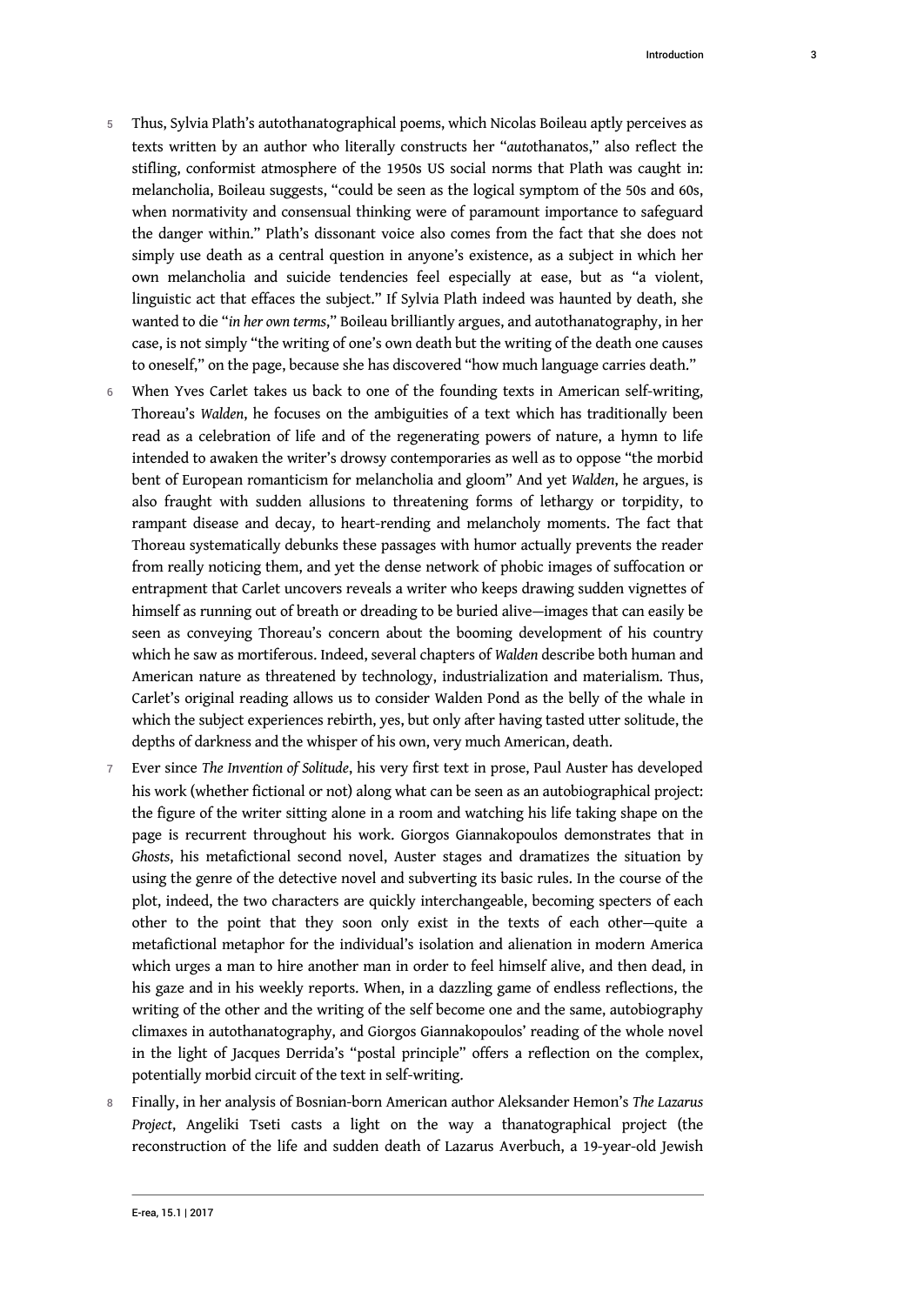immigrant and anarchist who, in 1907, was shot dead in Chicago by the Chief of police in mysterious circumstances) branches into an autothanatographical quest for melancholy narrator Vladimir Brick, a Bosnian refugee in 21rst-century America: their common experience of war and violence in Europe and then of painful exile and rampant xenophobia in the US triggers off Brik's identification with Lazarus and his sudden going to Eastern Europe where, accompanied by a photographer, he hunts for traces of the boy's life. By using photographs throughout his narrative (both the striking official pictures of Averbuch's corpse and present ones taken during his European journey) Brik both resurrects Lazarus and contemplates his own psychic death, Tseti argues, while also recognizing haunting present pictures of ongoing exactions (Abu Ghraib, for instance) in the prints which he includes in his text. Drawing on the thanatographical power of photography (Barthes), the phototextual novel thus appears as a writing project springing from the other's death and ultimately aiming at echoing the narrator's own.

- <span id="page-5-0"></span>9 Such close intertwining between one's own death and the other's death points to the central and less specifically American question of what autothanatographical texts say and do about the self. For Paul de Man, autobiography casts a light on the fact that there is no subject, and therefore no self-writing: autobiography *disfigures*, *defaces* the subject, this entity which cannot be represented and is but a voice coming from the bottom of a grave, a manifestation of prosopopeia<sup>[4](#page-6-3)</sup>. In the different essays that compose this issue, the narratives focus on different ways a death-driven self turns into an "unself", either because it gets lost in endless reflections, because it becomes fascinated by its own negation, because it contemplates its own disappearance in that of others, or because language becomes the privileged scene of its vanishing. Writing about a philosophical debate that once opposed them, Paul Ricœur wrote about Jacques Derrida that he approached metaphysics "not through the door of birth but […] through the door of death"[5](#page-6-4) , and Derrida was struck by the appropriateness of this assertion as applying to his whole life[6](#page-6-5) . "I've always run on death in the same way an engine runs on gas," Derrida—a happy and funny man, according to his friends— was fond of saying<sup>[7](#page-6-6)</sup>, and his whole work testifies to this death-drive which shapes his writing and which culminates, perhaps, in the texts that he wrote to honor his philosopher friends who had just died, in which thanatography and autothanatography are inseparable. Death, then, rather than annihilating the self, exposes its porous boundaries.
- <span id="page-5-3"></span><span id="page-5-2"></span><span id="page-5-1"></span>10 Death itself is both a highly individual and collective affair, in so far as it is meant to be exclusively experienced by the dying body of a subject whose vision and language of death—and sometimes reasons for dying—are strongly shaped by social, historical, and/ or political contexts. Narratives shaped by the death of the self weave the threads of isolated voices and of external discourses into bio/thanatographical shrouds that the "subject-to-die" considers as tomb and womb. And on a metatextual level, academic discourses exploring self-narratives of death sometimes weave—however subconsciously —the dying narrator's voice with the scholar's personal history with death. As a case in point, Thomas Couser's backward look into his career shows that just as the personal is political, the personal is also academical. His reflections suggest that it is illusive to dissociate one's intellectual concerns from one's obsession with death (one's own, that of the father and the loved ones in general) and that one's private history with death deeply shapes intimate *and* scholarly writings.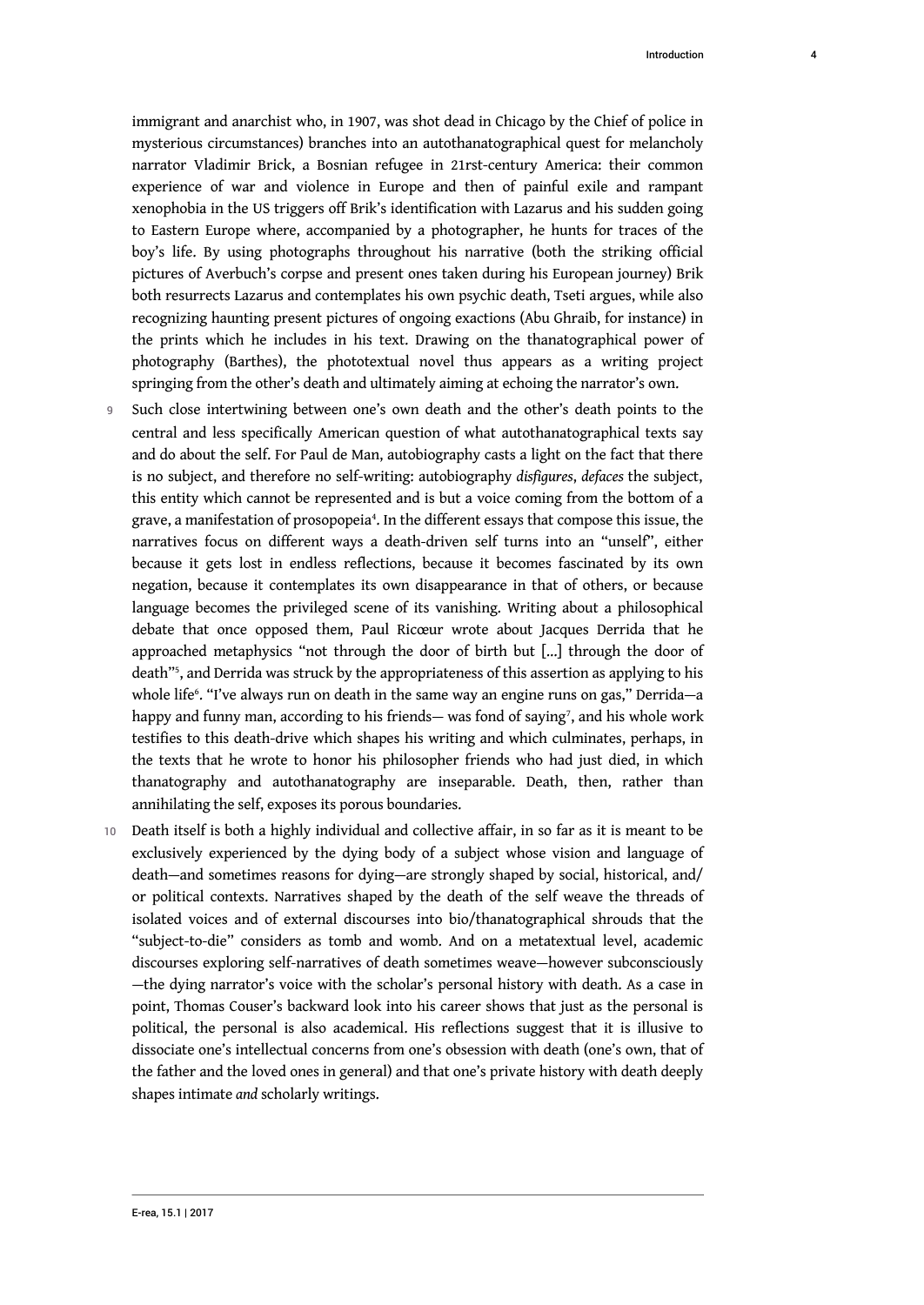11 We are all pregnant with our own death and must give birth to it, by actually dying and/ or by aesthetically staging our dying. We hope that this collection of essays will begin to shed light on the way American autothanatographers give birth to a death of their own.

## **NOTES**

<span id="page-6-0"></span>**[1.](#page-2-0)** Cohen, Albert. *O vous, frères humains*. Paris : Gallimard, 1972, 7.

<span id="page-6-1"></span>**[2.](#page-2-1)** Couser, Thomas. "Introduction: The Embodied Self." *a/b: Auto/Biography Studies*. Vol.6, n.1 (Spring 199): 1.

<span id="page-6-2"></span>**[3.](#page-3-0)** Couser, Thomas. "The Shape of Death in American Autobiography." *The Hudson Review*. Vol.31, n.1 (Spring 1978): 53.

<span id="page-6-3"></span>**[4.](#page-5-0)** de Man, Paul. "Autobiography as De-facement." *MLN*. Vol 94, n.5. Comparative Literature, (1979) : 919-930.

<span id="page-6-4"></span>**[5.](#page-5-1)** « Le coup de maître, ici, c'est d'entrer dans la métaphysique, non pas par la porte de la naissance, mais, si j'ose dire, par la porte de la mort ». Mentioned in Benoît Peeters, *Derrida*, Paris: Flammarion, 2010, 644.

<span id="page-6-5"></span>**[6.](#page-5-2)** Cf. Derrida, Jacques. *Paul Ricœur*. Cahier de l'Herne, 34. Mentioned in Benoît Peeters, *Derrida*, *idem*.

<span id="page-6-6"></span>**[7.](#page-5-3)** Benoît Peteers, *Derrida*, *ibid*., 636.

## AUTHORS

### CLAIRE SORIN

Aix Marseille Univ, LERMA, Aix-en-Provence, France

[claire.sorin@univ-amu.fr](mailto:claire.sorin@univ-amu.fr)

A member of the LERMA (Laboratoire d'Études et de Recherches sur le Monde Anglophone), Claire Sorin is an Assistant Professor of American Studies at Aix-Marseille University where she teaches courses in American history and women's history. She is the author of a PhD on 19<sup>th</sup>century American women's diaries and of several essays related to women's history, narratives of the self, gender construction and body representation. She is currently working on a biography of Eliza W. Farnham, a 19th-century writer, prison reformer and explicit advocate of woman's superiority.

### SOPHIE VALLAS

Aix Marseille Univ, LERMA, Aix-en-Provence, France

[sophie.vallas@univ-amu.fr](mailto:sophie.vallas@univ-amu.fr)

A specialist of American literature, Sophie Vallas is a Professor at Aix-Marseille Université, France. She wrote her PhD on the notions of voice and subject in Paul Auster's poetry, essays and